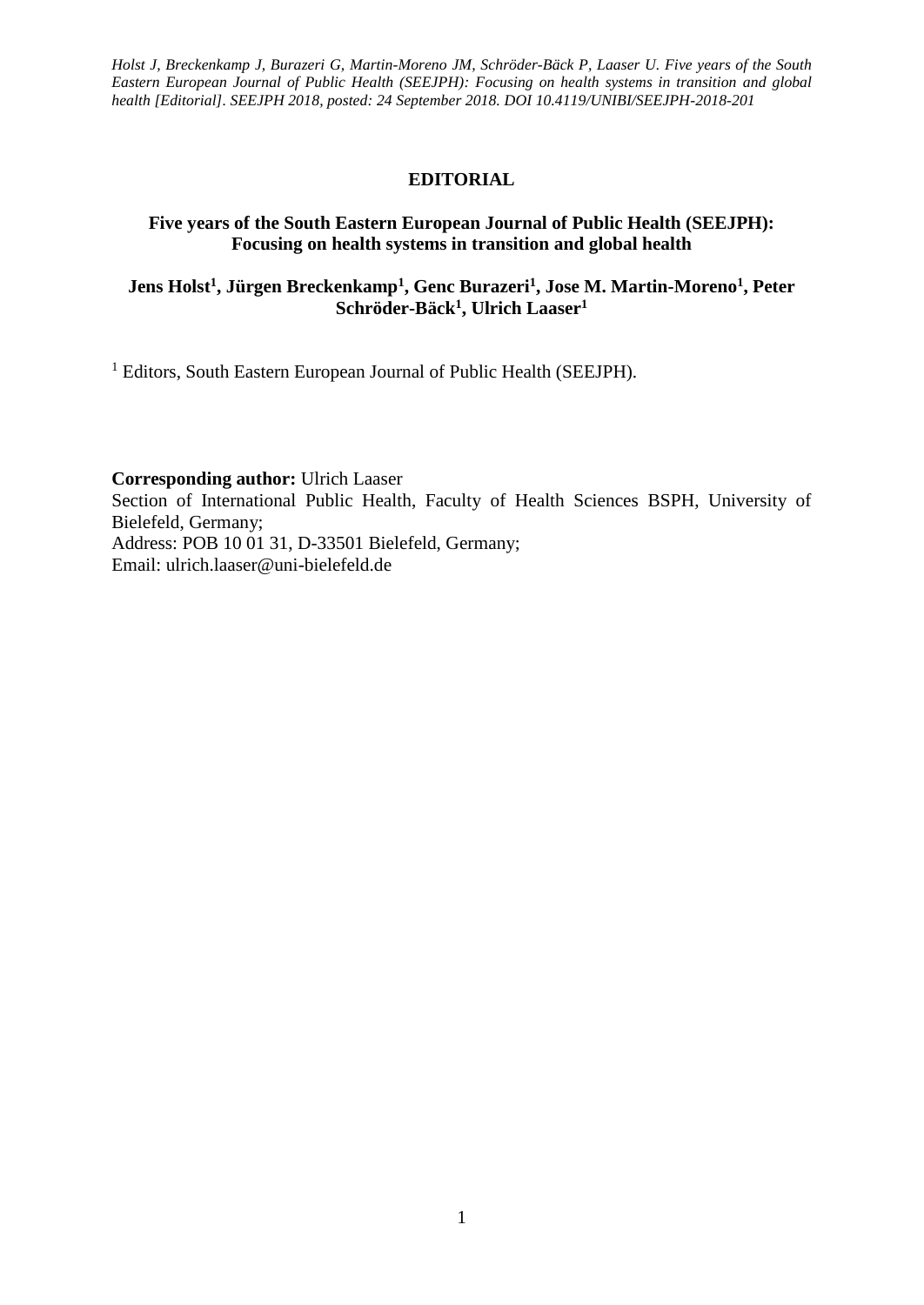*Holst J, Breckenkamp J, Burazeri G, Martin-Moreno JM, Schröder-Bäck P, Laaser U. Five years of the South Eastern European Journal of Public Health (SEEJPH): Focusing on health systems in transition and global health [Editorial]. SEEJPH 2018, posted: 24 September 2018. DOI 10.4119/UNIBI/SEEJPH-2018-201*

Five years ago, in the spring of 2014, the first volume of a new open access journal was published by Jacobs Company (1). It was conceptualized in the framework of the European Stability Pact for South Eastern Europe, financed until 2010 by the German Academic Exchange Service. Yet, by that time, the project had supported the creation of schools of public health and public health training programmes in Albania, Bulgaria, Moldova, Romania, Serbia, and Slovenia, complementing the Andrija Stampar School of Public Health in Zagreb, Croatia, the oldest institution for teaching, research, and practice of public health in the region (since 1927).

The South Eastern European Journal of Public Health (SEEJPH) is an open access international peer-reviewed journal involving all areas of the health sciences and public health. SEEJPH welcomes submissions of scientists, researchers, and practitioners from all over the world, but particularly pertinent to transition countries.

In their introductory editorial, the editors wrote that: *"The need for scientific journals such as SEEJPH springs from the peculiar geopolitical history of the region. During the late 1980s and early 1990s, the disintegration of the communist regimes in most of South Eastern Europe hastened the collapse - or at least enormous challenges - in the economies of the region*" (2). Since then, the journal steadily widened its array with a focus on the southern and eastern regions of the world which are currently experiencing a process of transition similar to South Eastern Europe.

As a consequence, we appointed regional editors for each of the World Health Organization (WHO) regions of Africa, the Americas, Europe, South East Asia, Western Pacific, and logically paying tribute to the genesis of the journal within South Eastern Europe (3). As the global dimension of the journal gained weight, the editors invited Professor Jens Holst as coeditor and chair of the regional editorial group, taking office with this tenth issue of the Journal.

In this context, we are determined to widen the field of interest beyond a historical national or local vision of public health to a global health perspective which, of course, in our understanding, has increasingly developed from a kind of cosmopolitan cousin into an overarching concept in the globalised world.

Current trends in global health include demographic and epidemiological transitions, the changing burden of disease, climate change, and the increasing awareness of both national and global disparities in health. The most frequently cited definition was crafted by Jeffrey Koplan and colleagues in 2009: "*Global health emphasises transnational health issues, determinants, and solutions; involves many disciplines within and beyond the health sciences and promotes interdisciplinary collaboration; and is a synthesis of population-based prevention with individual-level clinical care*" (4).

The concept of 'global' in global health goes beyond its geographic meaning. Like international health, global health links to health equity and cross-border solidarity. Apart from this, global health considers health from a human-rights perspective and as an explicitly social, economic, and political issue anywhere in the world (5).

In this understanding, the editors perceive 'public' in the journal title as 'global' health. Likewise, the term 'South Eastern European' is not limited to its geographic meaning, but rather refers to the Global South and some parts of the East in a developing world.

Starting with its 10<sup>th</sup> edition, SEEJPH will put a major focus on global health challenges and cover health issues that transcend national boundaries calling for action in the various sectors, which determine people's health.